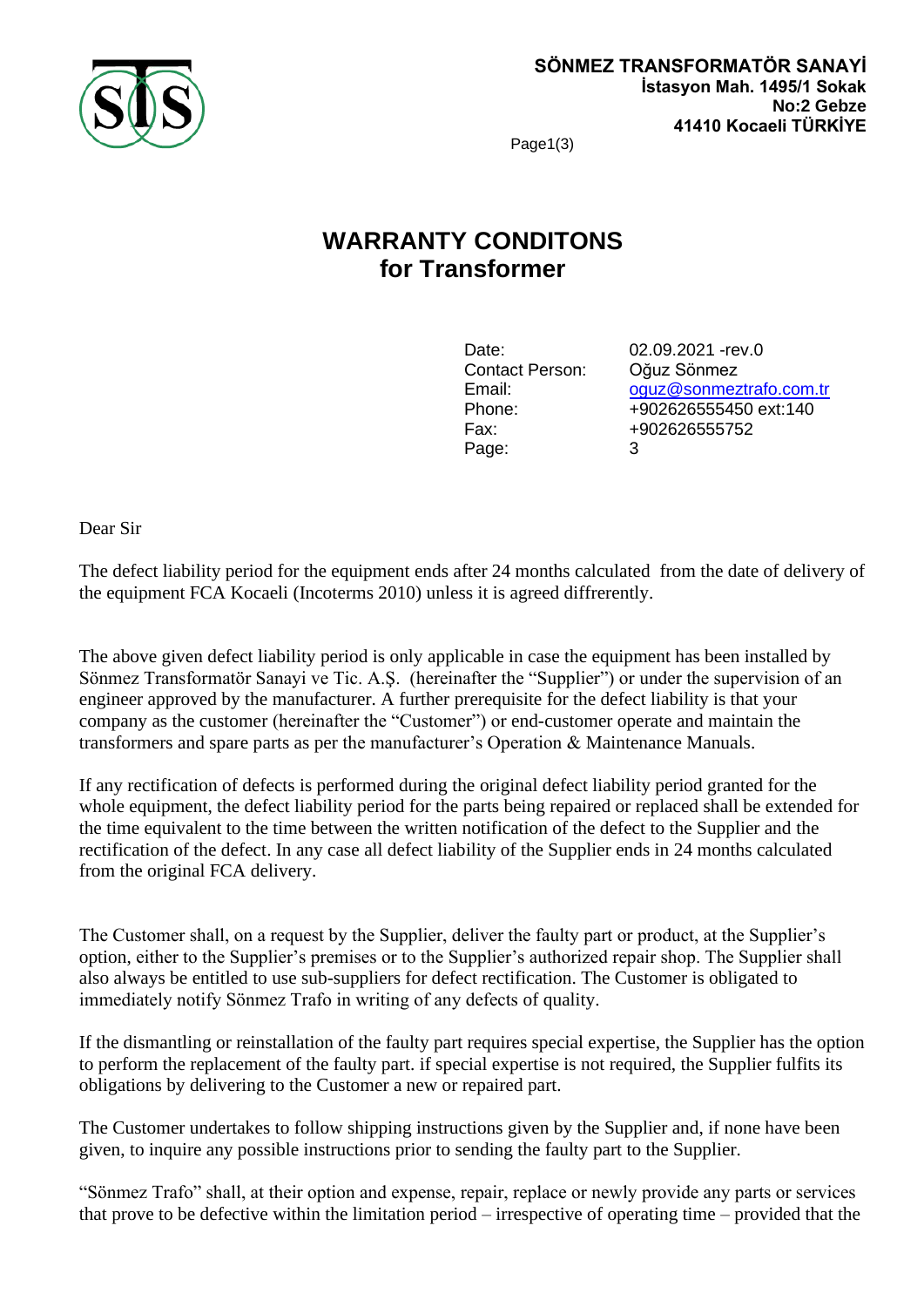

Page2(3)

cause of the defect occurred prior to the time at which the risk was passed. For services, the liability for defect of quality borne by Sönmez Trafo shall be limited to exchanged parts and work performed.

If the performance of the defect rectification works requires directed at other objects or equipment other than the solid equipment, the Supplier shall not be liable for such additional work and other costs. "Sönmez Trafo" must always be given the opportunity to rectify a defect within a reasonable time frame.

The Customer shall make any claims based on the defect liability given by the Supplier without delay in writing, however at the latest before the expiry of the Supplier's liability period for defects (as described above in the 1St paragraph)

Except for the express warranties stated in the Contract, the Supplier disclaims any other express or implied warranties, including but not limited to implied warranties of merchantability and fitness for a particular purpose, or otherwise. Except as expressly provided above, any other detect liability remedies or claims of the Customer including any right to terminate or rescind from Contract or to obtain restitution because of a material error/mistake concerning the equipment, shall be excluded.

Sönmez Trafo bears the necessary costs associated with the rectification of the defect, particularly those for material, work, and transport time

at Sönmez Trafo. If costs are increased because the products or devices on which services were performed have been transferred to some place other than the agreed upon place of delivery, the Customer must bear such additional costs. Costs for sending the defective material to Sönmez Trafo shall also be paid by the Customer.

Defect of quality claims do not include minor deviation from the quality or condition agreed upon, minor impairment of usability, or natural wear and tear or damage arising - after the transfer of risk - from faulty or negligent handling, excessive strain, unsuitable equipment, defective workmanship, inappropriate foundation soil, chemical, electrochemical, electrical or other external influences not assumed under the contract, or from non-reproducible software errors. Claims for defects of quality do not cover modifications or repairs (and the consequences that result) carried out improperly by the Customer or by third parties.

### **Normal conditions of use**

1. The warranties as set out under section I. can only be granted if the modules manufactured by "Sönmez Trafo" have been installed and used in a proper and orderly fashion.

2. Warranty claims must in any event be notified to "Sönmez Trafo" within the applicable warranty period.

### **Exclusions**

A. operation under unsuitable environmental conditions or using unsuitable methods which deviate from the product specifications, operating instructions , installation guide or rating plate data;

B. alteration, disassembly, reinstallation, and/or improper installation by persons not authorized or qualified by;

C. extreme external influences such as smoke, salt, acid rain or other pollutants or persons (vandalism); D. installation on mobile device or marine environment, such as vehicles, ships etc.; direct contact with corrosive agents , salt water , acid rain , pest damage or other pollution;